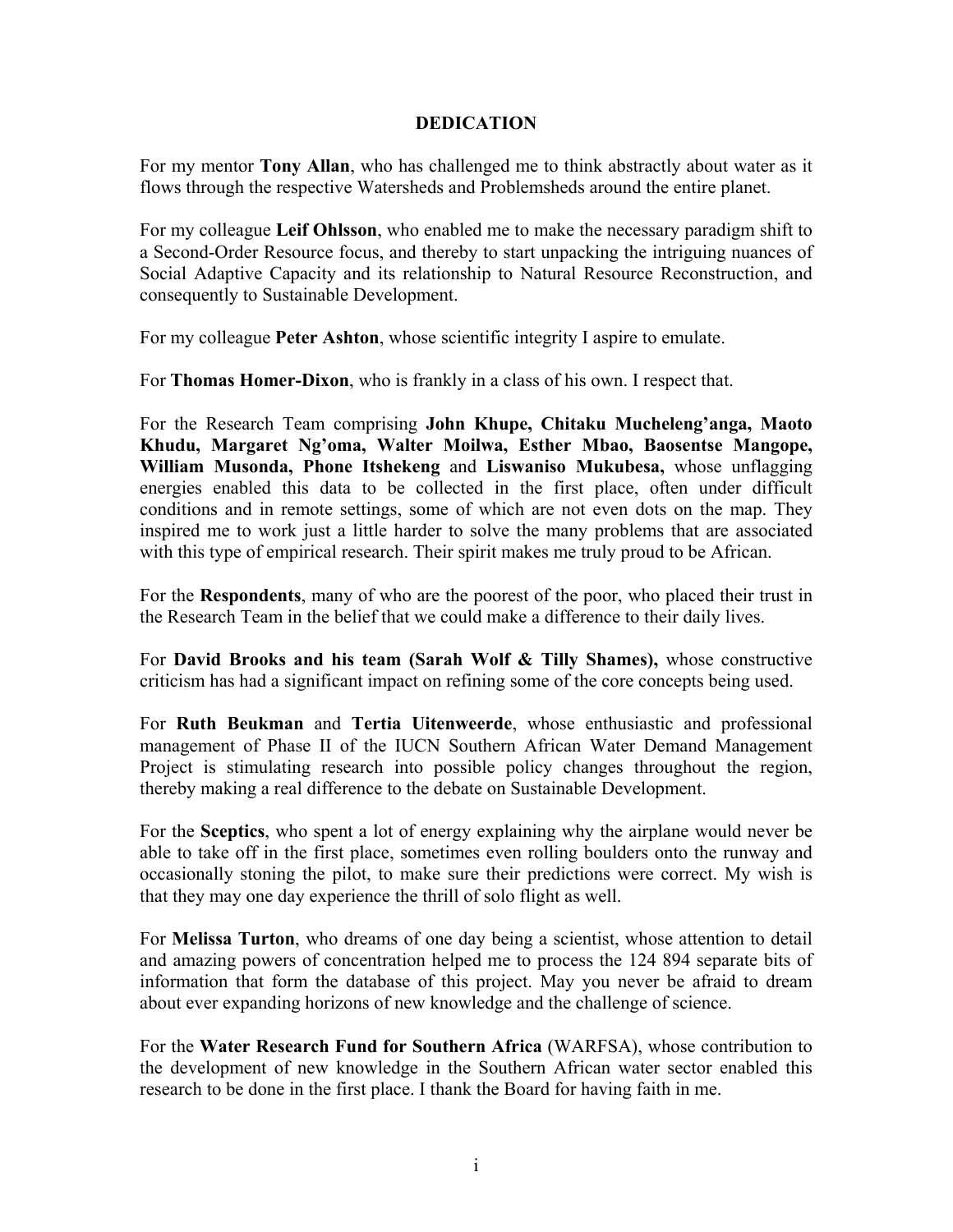# **TABLE OF CONTENTS**

| <b>Executive Summary</b>                                                                                                                                                                   | V11                              |
|--------------------------------------------------------------------------------------------------------------------------------------------------------------------------------------------|----------------------------------|
| <b>Introduction</b>                                                                                                                                                                        | 1                                |
| Research Team<br><b>Research Questions</b>                                                                                                                                                 | 1<br>$\overline{2}$              |
| <b>Literature Review</b>                                                                                                                                                                   | $\overline{4}$                   |
| <b>Research Methodology</b>                                                                                                                                                                | 18                               |
| <b>Selection of Research Sites</b><br>Development of the Research Instrument<br>Collection of Data<br>Processing of Data<br><b>Study Design</b>                                            | 19<br>21<br>22<br>24<br>25       |
| <b>Presentation of Findings</b>                                                                                                                                                            | 27                               |
| Presentation of Quantitative Data Findings                                                                                                                                                 | 29                               |
| Part A: Pricing (Users)<br>Part B: Accessibility (Users)<br>Part C: Education (Users)<br>Part D: Pricing (Suppliers)<br>Part E: Accessibility (Suppliers)<br>Part F: Education (Suppliers) | 29<br>41<br>44<br>49<br>53<br>57 |
| <b>Conclusion and Recommendations</b>                                                                                                                                                      | 59                               |
| <b>Testing of Original Hypotheses</b>                                                                                                                                                      | 60                               |
| Research Question & Hypothesis #1<br>Research Question & Hypothesis # 2<br>Research Question & Hypothesis #3                                                                               | 60<br>62<br>64                   |
| Generation of New Hypotheses<br><b>Evaluation of Original Model</b><br>Evaluation of Methodological Approaches used for Data Collection                                                    | 66<br>70<br>79                   |
| <b>Acknowledgements</b>                                                                                                                                                                    | 80                               |
| <b>Bibliography</b>                                                                                                                                                                        | 81                               |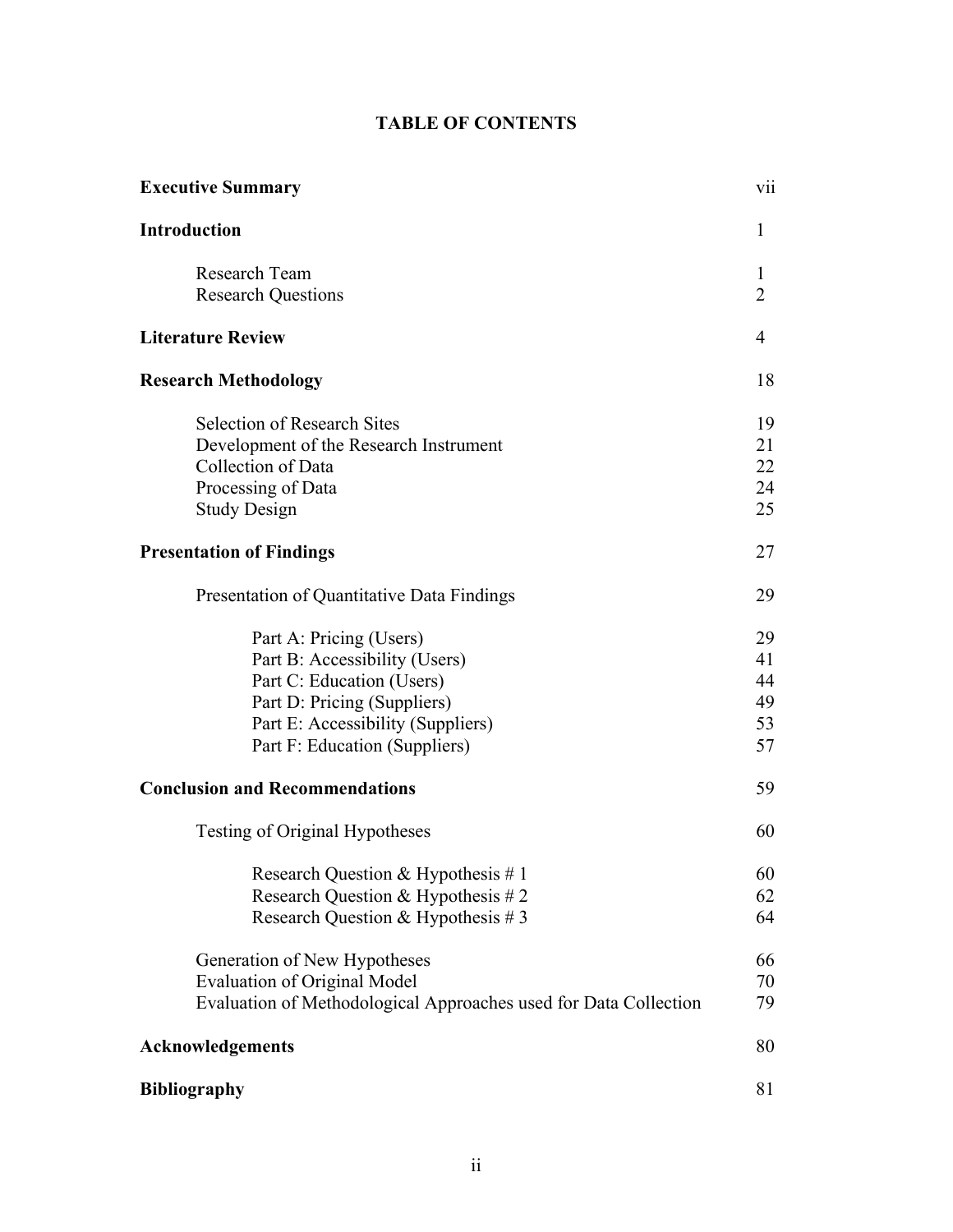# **LIST OF TABLES AND ILLUSTRATIONS**

| <b>Figure 1(a).</b> Concept of 'eco-environmental space' showing the                         |    |
|----------------------------------------------------------------------------------------------|----|
| consequences of low environmental capacity and over-use of                                   |    |
| environmental capital (Allan & Karshenas, 1996:127; Allan, 2000:147).                        | 5  |
| <b>Figure 1(b).</b> 'Common' and 'precautionary' development trajectories                    |    |
| (Allan & Karshenas, 1996:127; Allan, 2000:147).                                              | 6  |
| <b>Figure 1(c).</b> Diversifying economy trajectory (Allan & Karshenas,                      |    |
| 1996:127; Allan, 2000:147).                                                                  | 7  |
| Figure 1(d). The situation regarding water in Israel, the West Bank and                      |    |
| Gaza 1947-1995 (Allan & Karshenas, 1996:127; Allan, 2000:147).                               | 8  |
| <b>Figure 2.</b> Hypothetical response curves indicating the way that various                |    |
| societies adapt to natural resource scarcity (Turton, 1999a:9).                              | 10 |
| Figure 3. Schematic examples of social entities that are unable to                           |    |
| adapt to natural resource scarcity as depicted by Ohlsson's (a) and                          |    |
| Karshenas' (b) concepts (Turton, 1999a:10).                                                  | 12 |
| <b>Figure 4.</b> Schematic examples of social entities that are highly                       |    |
| adaptive to natural resource scarcity and are engaged in 'natural resource                   |    |
| reconstruction' as depicted by Ohlsson's (c) and Karshenas' (d)                              |    |
| conceptual framework (Turton, 1999a:11).                                                     | 12 |
| Figure 5. Matrix showing the relationship of both First and Second-Order                     |    |
| Resources in Southern Africa (Turton & Warner, 2002:65;                                      |    |
| Turton, 2002b:199).                                                                          | 13 |
| Figure 6. Model linking 'natural resource reconstruction' via 'WDM' to                       |    |
| the 'adaptive capacity' of a social entity (Turton, 1999a:25; 2002a).                        | 15 |
| <b>Plate 1.</b> Consultation with key stakeholders in order to determine research            |    |
| priorities and the most appropriate research sites.                                          | 20 |
| <b>Plate 2.</b> Data gathering in progress using the research instrument (questionnaire). 23 |    |
|                                                                                              |    |
| Table 1. Summary of Number of Respondents in Each Category at Each                           |    |
| Research Site.                                                                               | 28 |
| Table 2. Calculation of Data Yield per Category.                                             | 28 |
|                                                                                              |    |
| <b>Question 1(a). Pricing (Users)</b>                                                        | 29 |
| <b>Question 1(b). Pricing (Users)</b>                                                        | 30 |
| <b>Question 1(c). Pricing (Users)</b>                                                        | 31 |
| <b>Question 2. Pricing (Users)</b>                                                           | 32 |
| <b>Question 3. Pricing (Users)</b>                                                           | 33 |
| <b>Question 4(a). Pricing (Users)</b>                                                        | 34 |
| <b>Question 5. Pricing (Users)</b>                                                           | 35 |
| <b>Question 6. Pricing (Users)</b>                                                           | 36 |
| <b>Question 7. Pricing (Users)</b>                                                           | 37 |
| <b>Question 8. Pricing (Users)</b>                                                           | 38 |
| <b>Question 9. Pricing (Users)</b>                                                           | 39 |
| <b>Question 10. Pricing (Users)</b>                                                          | 40 |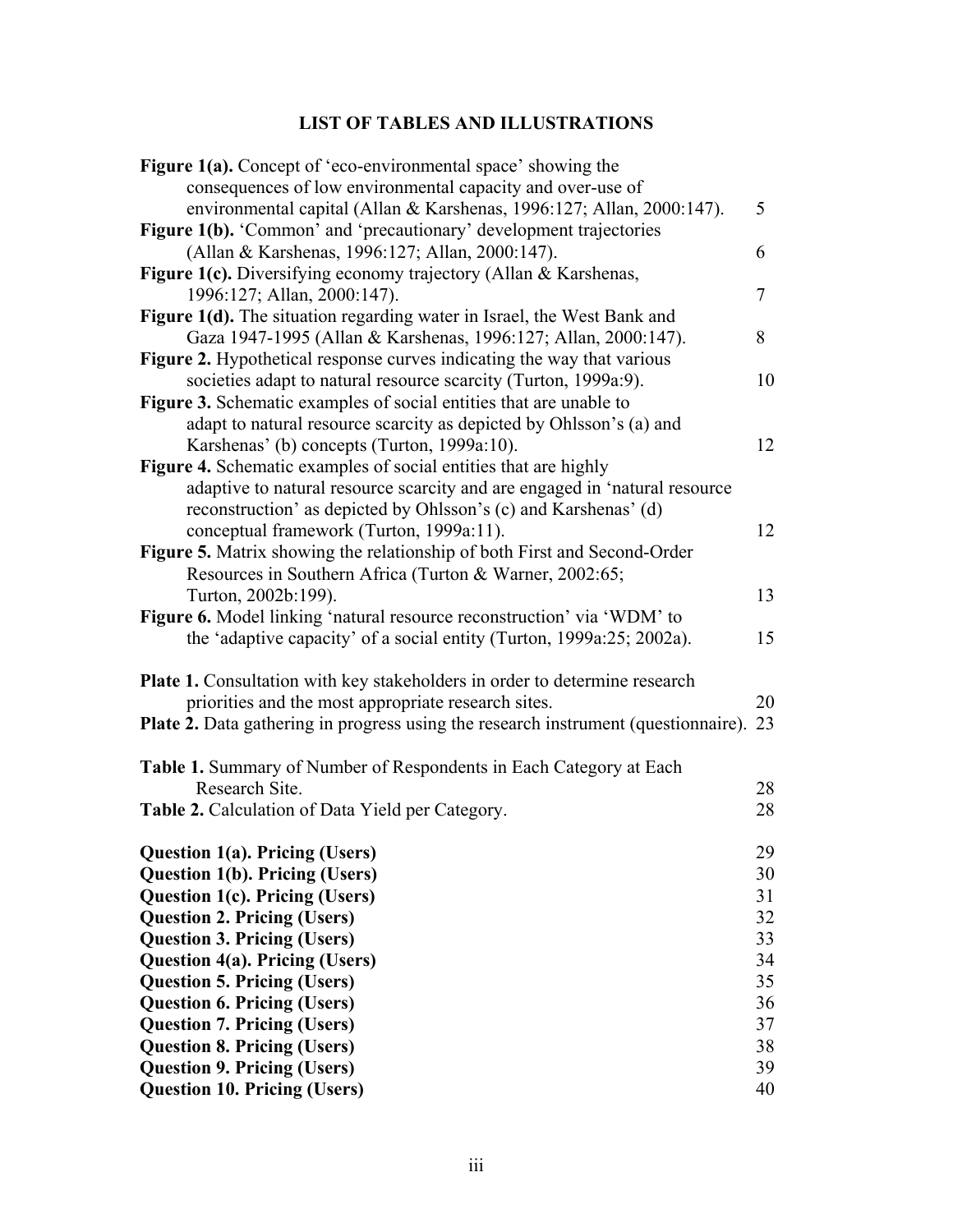| <b>Question 1. Accessibility (Users)</b>                                   | 41 |
|----------------------------------------------------------------------------|----|
| <b>Question 4. Accessibility (Users)</b>                                   | 42 |
| <b>Question 4(a). Accessibility (Users)</b>                                | 43 |
| <b>Question 1. Education (Users)</b>                                       | 44 |
| <b>Question 2. Education (Users)</b>                                       | 45 |
| <b>Question 2(c). Education (Users)</b>                                    | 46 |
| <b>Question 3. Education (Users)</b>                                       | 47 |
| <b>Question 4. Education (Users)</b>                                       | 48 |
| <b>Question 3. Pricing (Suppliers)</b>                                     | 49 |
| <b>Question 5. Pricing (Suppliers)</b>                                     | 50 |
| <b>Question 6. Pricing (Suppliers)</b>                                     | 51 |
| <b>Question 7. Pricing (Suppliers)</b>                                     | 52 |
| <b>Question 1. Accessibility (Suppliers)</b>                               | 53 |
| <b>Question 5. Accessibility (Suppliers)</b>                               | 54 |
| <b>Question 6. Accessibility (Suppliers)</b>                               | 55 |
| <b>Question 7. Accessibility (Suppliers)</b>                               | 56 |
| <b>Question 1. Education (Suppliers)</b>                                   | 57 |
| <b>Question 4. Education (Suppliers)</b>                                   | 58 |
| <b>Question 5(a). Education (Suppliers)</b>                                | 59 |
| Research Question & Hypothesis #1.                                         | 60 |
| <b>Research Question &amp; Hypothesis #2.</b>                              | 62 |
| <b>Research Question &amp; Hypothesis #3.</b>                              | 64 |
| <b>Figure 7.</b> The situation regarding water in Botswana and Zambia as   |    |
| suggested by an evaluation of both quantitative and qualitative            |    |
| data yielded by the research project.                                      | 70 |
| Figure 8. Response curves for Botswana and Zambia showing the              |    |
| data yield of the research project expressed in terms of the core concepts |    |
| under review.                                                              | 71 |
| Figure 9. Schematic representation of the current state of                 |    |
| "Natural Resource Reconstruction" in the research area as depicted by      |    |
| the initial model.                                                         | 73 |
| <b>Figure 10.</b> Schematic rendition of Hypothesis $#26$ showing the      |    |
| Second-Order Locus, dominant form of Second-Order Resource such as         |    |
| "Ingenuity", and the fundamental relationship between variables.           | 76 |
| <b>Figure 11.</b> Schematic representation of the way the author sees the  |    |
| fundamental relationship between variables in the context of institutional |    |
| development in the Southern African water sector.                          | 77 |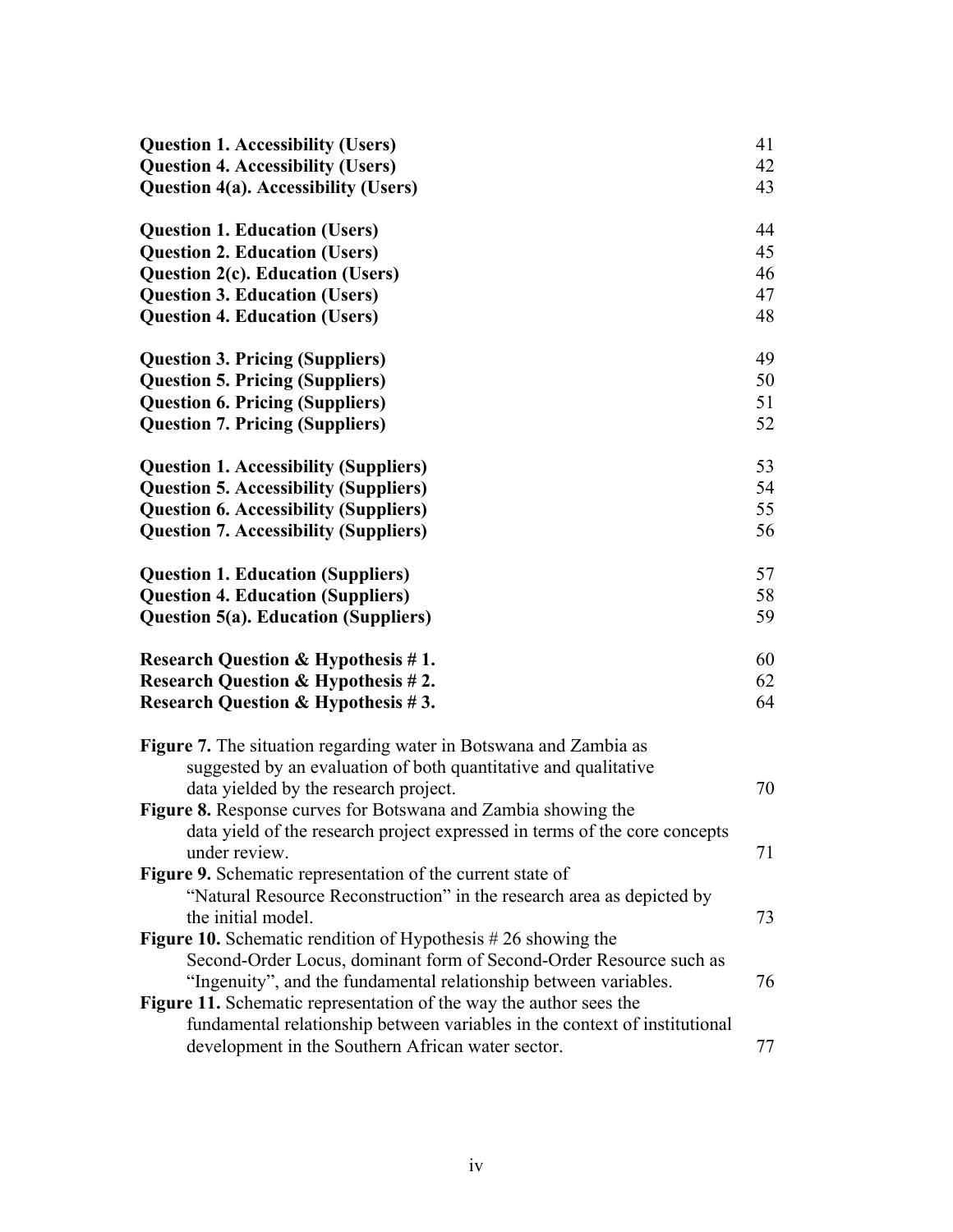## **TABLE OF APPENDICES**

### **Appendix "A" Guide for the Development of the Questionnaire**

## **Appendix "B" Questionnaire**

Appendix "B1" - User Interview Sheet Appendix "B2" - Supplier Interview Sheet Appendix "B3" - Other Interview Sheet

## **Appendix "C" Summary of Data Yield**

Appendix "C1a" - Quantitative Data Yield (Summary) Botswana Appendix "C2b" - Qualitative Data Yield (Summary) Botswana Appendix "C2a" - Quantitative Data Yield (Summary) Zambia Appendix "C2b" - Qualitative Data Yield (Summary) Zambia

#### **Appendix "D" Summary of Raw Data Yield by Site**

Appendix "D1" Gaborone (Botswana) Appendix "D2" Molepolole (Botswana) Appendix "D3" Mmathubudukwane (Botswana) Appendix "D4" Letlhakeng (Botswana) Appendix "D5" Kalomo (Zambia) Appendix "D6" Chongwe-Chalimbana (Zambia) Appendix "D7" Chainda-Avondale (Zambia) Appendix "D8" George-Lilanda (Zambia)

## **Appendix "E" Country Reports**

Appendix "E1" Botswana (Author: Mr. John Khupe - Botswana LRP) Appendix "E2" Zambia (Author: Mr. Chitaku Mucheleng'anga - Zambian LRP)

#### **Appendix "F" Conference and other Reports**

Appendix "F1" WARFSA/WATERNET Conference - Maputo - Turton *et al.* Appendix "F2" WARFSA/WATERNET Conference - Cape Town- Turton *et al.* Appendix "F3" WISA 2002 Conference - Durban - Mr. Chitaku Mucheleng'anga Appendix "F4" WISA 2002 Conference - Durban - Mr. William Musonda Appendix "F5" IUCN - Mr. Anthony Turton Appendix "F6" Finding the Source: The Linkage between Population and Water, Woodrow Wilson Centre (Washington) - Mr. Anthony Turton & Mr. Jeroen Warner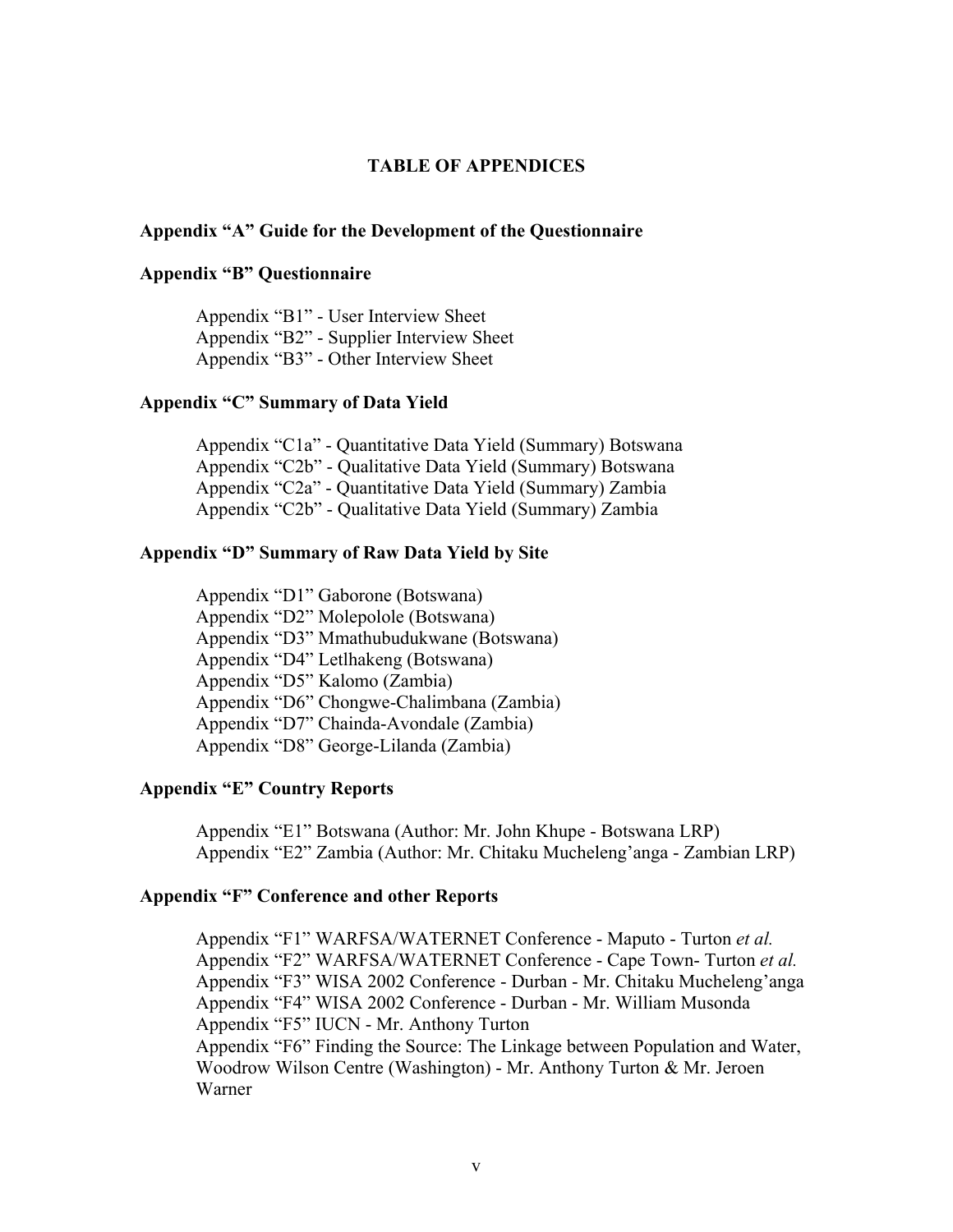## **Appendix "G" Examples of Water Bills Containing WDM Information**

Appendix "G1a" Sample Water Account from Hermanus Appendix "G1b" Sample of Information on the Back of Water Account from Hermanus

Appendix "G1c" Sample of Insert Accompanying a Water Account from Hermanus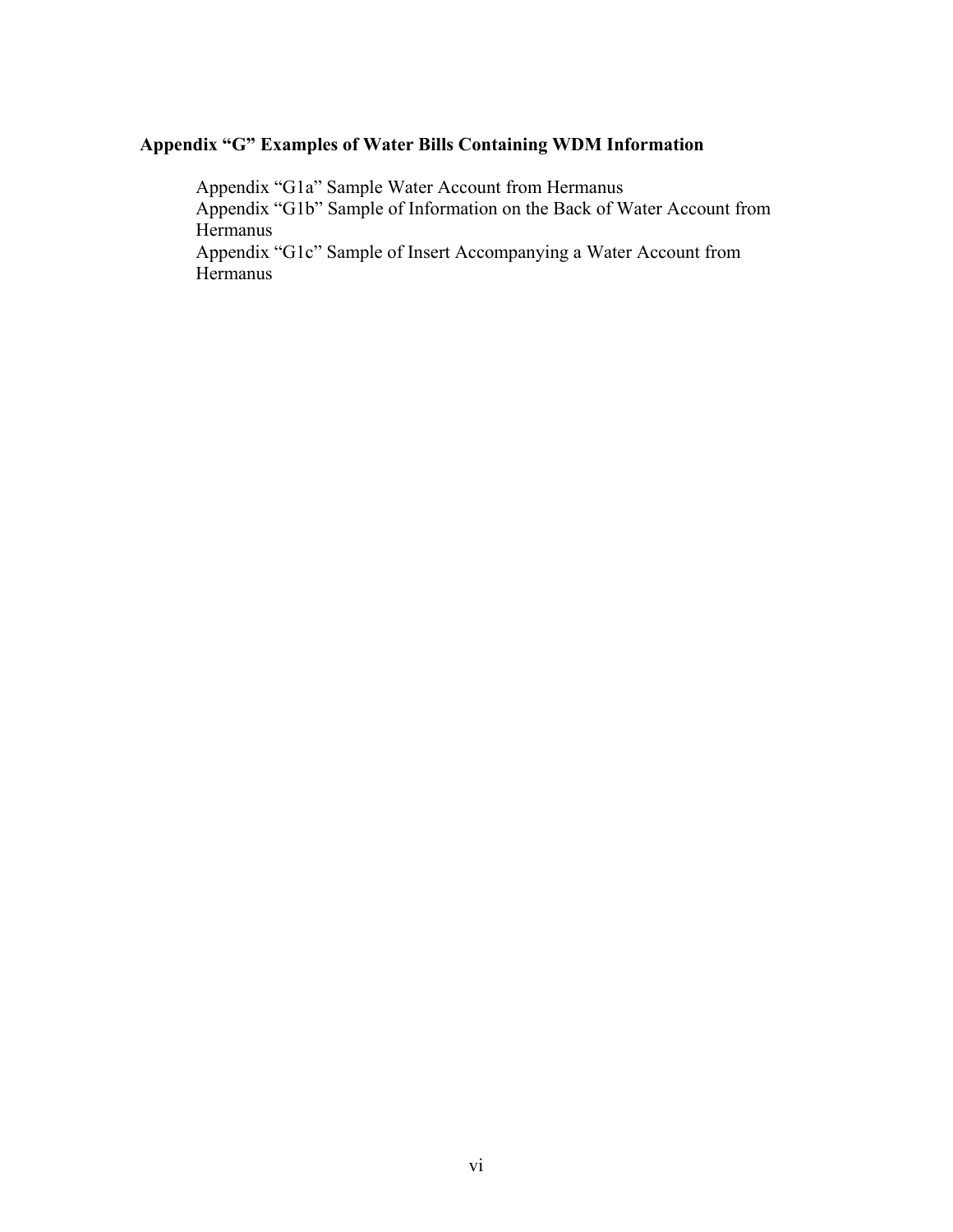## **EXECUTIVE SUMMARY**

This study has resulted in the following general findings:

- Botswana can be described as being an example of a country whose economic development and water resource management strategy complies with the generic concept "Structurally Induced Relative Water Abundance" (SIRWA). This means that water scarcity is not impacting negatively on economic growth, social development and political stability. The water management institutions in Botswana are generally well developed and staffed with technically competent people.
- Zambia can best be described as being an example of a country whose economic development and water resource management strategy complies with the generic concept "Structurally Induced Relative Water Scarcity" (SIRWS). This means that the relative water abundance found in Zambia actually manifests as acute localized scarcities, largely as the result of inadequate institutional development in the water sector. Second-order resource availability tends to determine the final outcome.
- The level of communication between water "Suppliers" and water "Users" in both countries is bad, but considerably worse in Zambia than in Botswana. This means that formal water conservation strategies are not being communicated with the public, so consequently there is limited popular support for such strategies.
- Whereas the Suppliers polled generally felt that there was adequate community consultation regarding matters that affected Users directly, the Users did not support this view. In fact a general trend from both countries was that Users felt that the level of consultation was low and needed to be improved. The larger sample size for the Users cohort makes that specific finding more statistically relevant.
- A communication strategy is being recommended for both countries. The research has shown that the "Users" are supportive of such a strategy, and in some areas even feel that the inability of government to develop and communicate such strategies means that government is failing in one of its core functions.
- The recommended communications strategy should comprise an education component as well as a general information component. Both "Suppliers" and "Users" should be targeted for this campaign, as the research indicates a wide gulf between the perceptions of the two groups.
- $\bullet$ There is generally a high level of support in the research area for payment of water services. There is also wide support for metering and billing for water consumption. In some less developed areas, there are indications that a water meter may even be a status symbol. Significantly, there is a high correlation between metering, billing and the actual payment of accounts, suggesting that sustainable cash flow is dependent on both metering and billing.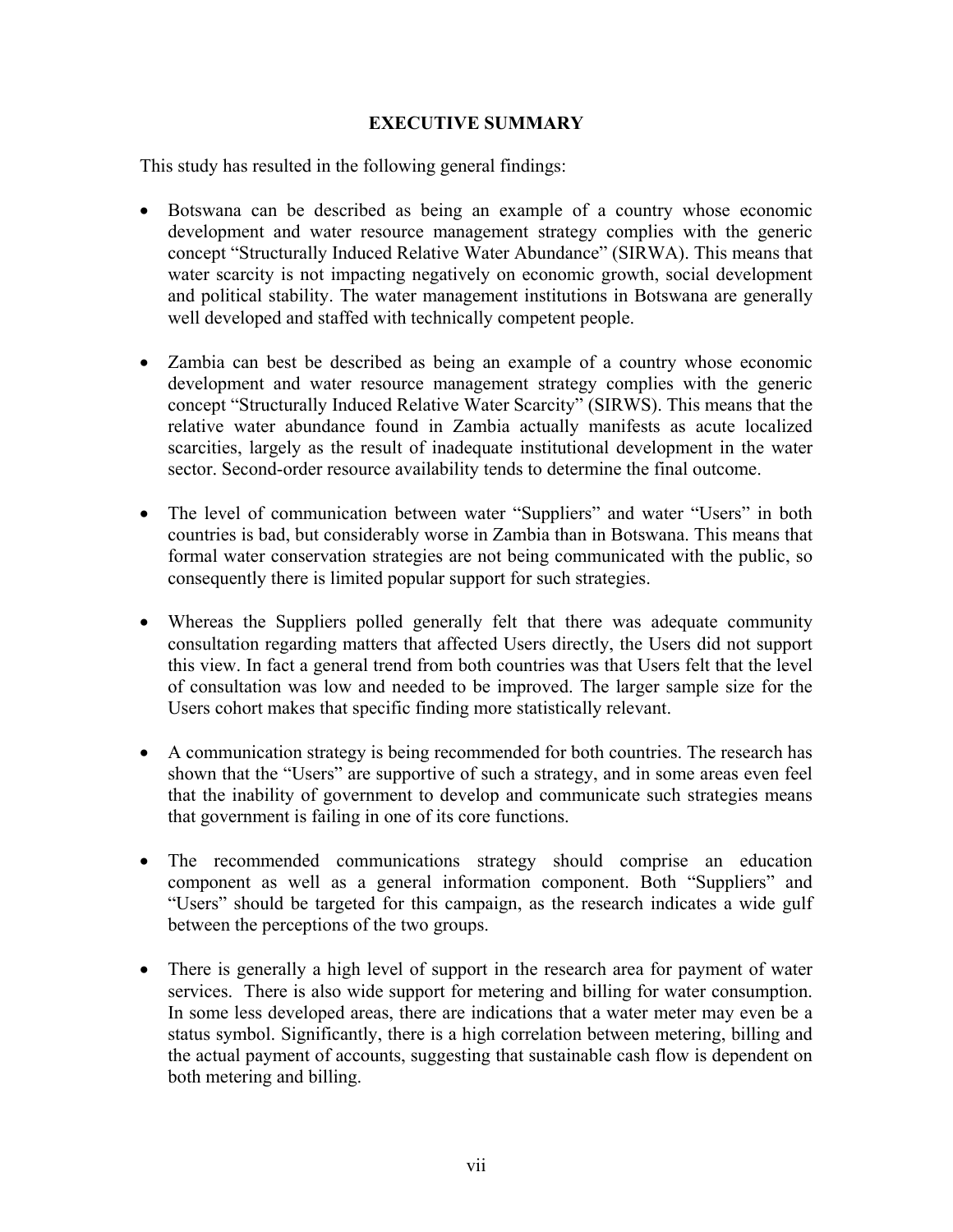- There is widespread support for a water conservation strategy, if this were to be made known to the general public. This is based on the deeply-held belief that water is a scarce resource in the study area. The core components of such a conservation strategy should be related to both payment of water, and the further education of water users about a range of issues such as tariff structure, basic maintenance, the meaning of sustainability and health-related matters.
- Women should be particularly targeted for communication purposes as they have the closest and most intimate contact with the resource. The research has also shown that women generally educate their children, who are also used for fetching water where water infrastructure is poorly developed.
- The research has shown that there is no truth to the often-quoted belief that water is a free gift from God, at least at the eight study sites. This translates into a low level of fatalism, which is healthy from a water management perspective because it means that people are prepared to pay for water service delivery.
- $\bullet$ There is a high willingness to pay (WTP), particularly in areas where water infrastructure is less developed. In this regard, an inverse relationship seems to exist between the relative ease of access and WTP, with the areas reflecting a low WTP being located where water reticulation infrastructure is the most developed.
- There is an inverse relationship between "institutional adaptive capacity" (IAC) and "social adaptive capacity" (SAC). This has been found to lie at the very core of the institutional development dilemma in the Southern Africa water sector, at least within the study areas. In this regard, a higher level of IAC translates into robust water management institutions that are more adaptive to the needs of the consuming public. High levels of IAC also manifest as institutional learning, which is at the very heart of sustainable institutional development in the Southern African water sector. Where IAC is lowest (such as in Zambia) there is a higher degree of SAC found at the level of the individual in society. This is manifest as a wider range of individual survival strategies, largely because the water supply is irregular and unreliable under these conditions. This also results in a larger number of informal water institutions. This translates on the ground into a lower perception of service reliability, a lower level of metering and billing, a higher WTP and a higher awareness of the cost of water. In some places where water service is really a problem, there has been evidence uncovered of increasing levels of discontentment, and the possibility of direct political action cannot be ruled out. There is a correlation between political discontentment, poor service delivery and an erosion of government legitimacy.
- $\bullet$ Informal water institutions tend to have a higher level of natural legitimacy, because the decision-making processes are more transparent and the key gate-keeping elites are closest to their respective constituencies, and therefore directly accountable to them. Formal institutions tend to have a lower level of natural legitimacy, because they are furthest from the individual and closest to the level of the state, so they consequently need a higher level of communication in order to generate legitimacy